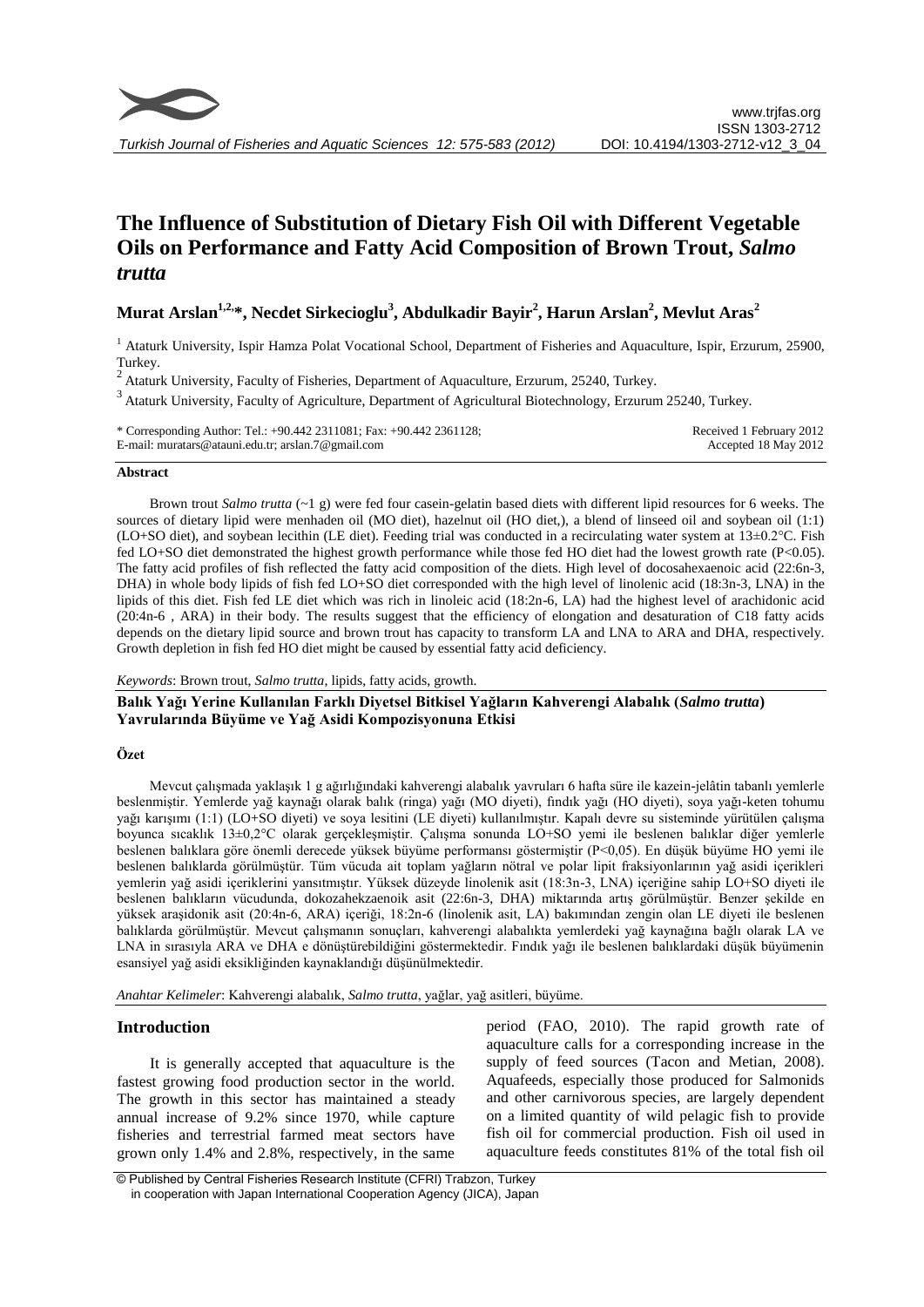production, and Salmonid species demand the greatest share of resources, using 66.4% of the total amount of fish oil used in aquaculture (Pike, 2005). The fact that production of fish oil is nearing full capacity while the demand required for aquafeeds continues to increase, has led to substantially higher costs for commercial growers. Hence, finding alternative lipid resources for Salmonid feed production is critical to the survival of the industry (Ng *et al*., 2007).

Dietary lipids are essential to the growth and development of fish. They are used as a source of energy, and provide essential fatty acids that are vital for normal growth, reproduction, metabolic functions and general well being. Lipids are a part of the biomembrane structure, and they provide fat soluble vitamins (precursors for eicosanoids, hormones and vitamin E) and act as enzyme cofactors (Turchini *et al*., 2009). Like other vertebrates, fish require n-3 and n-6 polyunsaturated fatty acids (PUFA) at certain concentrations. Biologically active forms of essential fatty acids are arachidonic acid (ARA; 20:4n-6) eicosapentaenoic acid (EPA; 20:5n-3), and docosahexaenoic acid (DHA; 22:6n-3). These fatty acids can be synthesized from their precursors linoleic acid (LA; 18:2n-6) and linolenic acid (LNA; 18:3n-3) in freshwater fish, while marine fish appear limited in their capacity to perform this bioconversion. Therefore, vegetable oils rich in LA and LNA seem to be promising candidates to replace fish oil in aquafeeds for freshwater fish (Sargent *et al*., 1995).

Studies have demonstrated that plant oils can be substituted for fish oil without any compromising effect on growth performance of freshwater fish such as sunshine bass *Morone chrysops* × *M. saxatilis* (Wonnacott *et al*., 2004) and largemouth bass *Micropterus salmoides* (Subhadra *et al*., 2006). However, in some freshwater fish such as African catfish *Clarias gariepinus* (Hoffman and Prinsloo, 1995; Ng *et al*., 2003), hybrid tilapia *Oreochromis niloticus* × *O. aureus* (Huang *et al*., 1998; Ng *et al*., 2001) and South American catfish *Pseudoplatystoma fasciatum* (Arslan *et al*., 2008), growth depletion was observed when they were fed diets based on fish oil. Nevertheless, important changes in fatty acid composition in favor of n-6 fatty acids (Ng *et al*., 2003; Arslan *et al*., 2008) and lipid accumulation (Caballero *et al*., 2003) were evident when vegetable oil was substituted in place of fish oil. Studies focused on fish oil replacement are limited in brown trout. Arzel *et al*. (1994) did not find significant changes in growth of brown trout when replacing fish oil based diets with corn oil based diet, although significant changes were observed in the fatty acid profiles of muscle and liver lipids. In another study, the partial replacement of fish oil with different vegetable oils and animal fats showed no significant impact on growth performance. However, fish fed a diet that combined vegetable oils and animal fat had significantly higher lipid accumulation in their bodies. DHA accumulation remained high regardless of the dietary lipid sources (Turchini *et al*., 2003).

Brown trout is a highly regarded species in Turkey and there has been great interest in utilizing the species in commercial aquaculture in recent years. In Turkey, the local market value of this species is approximately four fold the value of rainbow trout, even though the growth rate of brown trout is relatively low compared to the growth rate of rainbow trout. For this reason, brown trout can be considered an important species in efforts to increase diversity in Turkish aquaculture production. In this study, we substituted fish oil (menhaden oil) with different vegetable oils in the diets of brown trout to observe changes in the growth performance and final fatty acid composition of whole body. To the best of our knowledge, the present study is the fist to use hazelnut oil in aquafeeds. Turkey is dominating world total hazelnut production with an annual amount of 500,000 ton (TUIK, 2011). Hence, hazelnut oil can be considered an alternative dietary lipid row material for aquafeeds in Turkey.

# **Materials and Methods**

#### **Experimental Diets**

Four experimental casein-gelatin based diets were formulated to be isonitrogenous (65%) and isolipidic (15%), but contain different sources of lipids (Table 1). The first diet contained menhaden oil (MO) and provided 20-22C long-chain polyunsaturated fatty acids (LC-PUFA) as well as their precursors. The second diet, composed of hazelnut oil (HO), was characterized by high levels of oleic acid (18:1; OA). The third diet, supplemented with linseed oil and soybean oil (LO+SO), was designed to provide moderate amounts of LA and LNA, but no LC-PUFA. The fourth diet, supplemented with soy-refined lecithin (LE), contained high levels of LA (Table 2). Menhaden oil, soybean oil, linseed oil and soy-refined lecithin were purchased from MP Biomedicals (Aurora, OH, USA). Hazelnut oil was donated by Ordu Yağ Sanayii Ltd. Şti. (Ordu, Turkey). Oils were added to the diets gradually mixing the other ingredients. Diets were prepared with a laboratory pelleting machine after 35- 40 g of distilled water was added into 100 g mixture of ingredients, and freeze-dried. Diets were crushed to the approximate size of 0.7-2 mm and kept at  $-20^{\circ}$ C until used.

# **Fish, Facilities and Sampling**

Juvenile brown trout, with an initial individual weight of 1.09±0.01 g (mean±SD), were distributed randomly in three replicate 50 L glass aquaria with a total of 30 fish per tank. Each tank received one of the four dietary profiles referenced above. Water was supplied from a well at a rate of 1 L/min, and a semirecirculation system with partial sedimentation and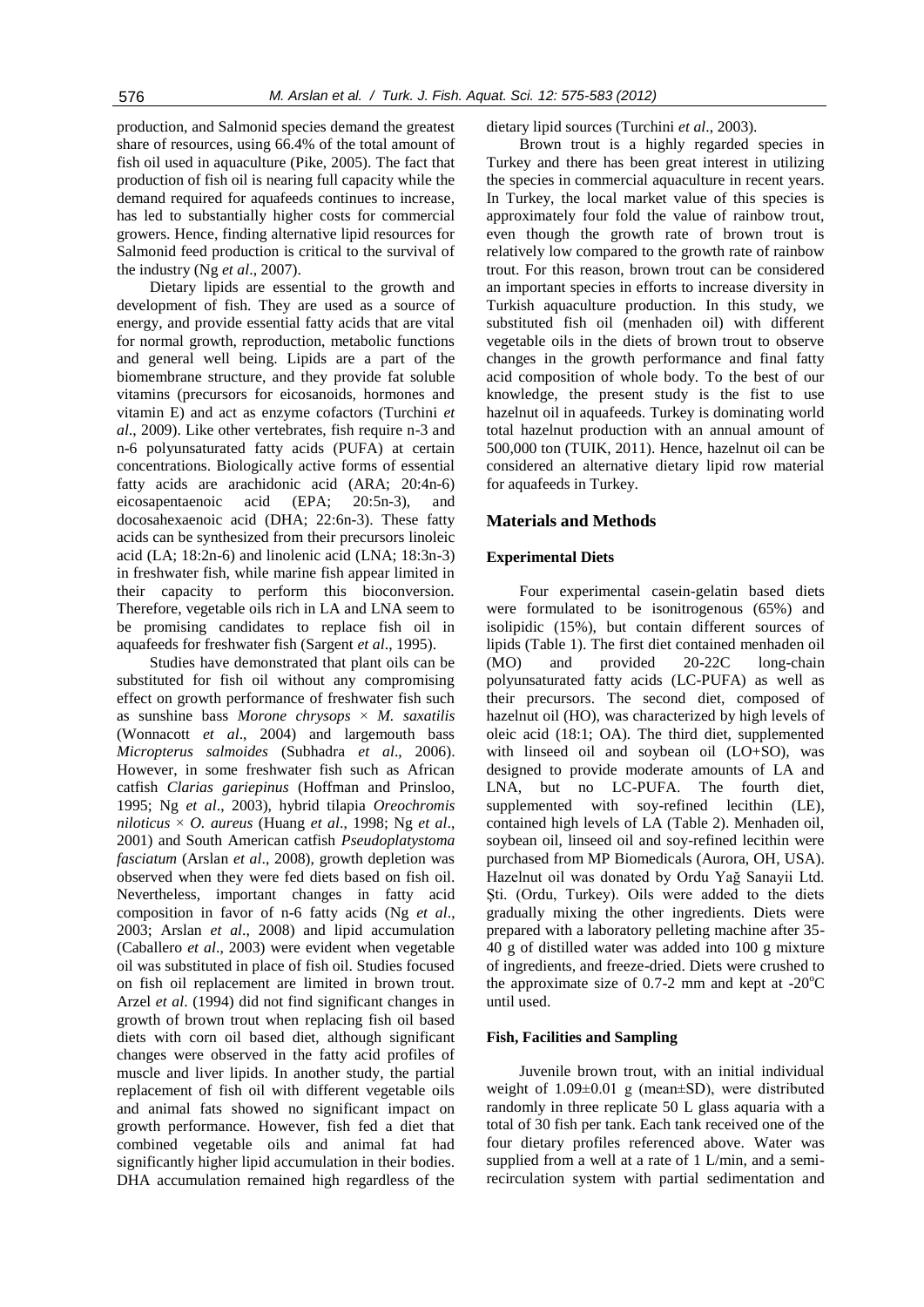**Table 1.** Composition (%) of the four experimental diets fed to brown trout

|                              | Diets |      |         |      |
|------------------------------|-------|------|---------|------|
|                              | MO    | HO   | $SO+LO$ | LE   |
| Ingredients                  |       |      |         |      |
| Casein (vitamin-free)        | 40.0  | 40.0 | 40.0    | 40.0 |
| Gelatin                      | 8.0   | 8.0  | 8.0     | 8.0  |
| Dextrin <sup>a</sup>         | 6.25  | 6.25 | 6.25    | 6.51 |
| CPSP <sup>b</sup>            | 5.0   | 5.0  | 5.0     | 5.0  |
| Wheat meal                   | 14.0  | 14.0 | 14.0    | 14.0 |
| Menhaden oil                 | 15.0  |      |         |      |
| Hazelnut oil                 |       | 15.0 |         |      |
| Soybean oil                  |       |      | 7.5     |      |
| Linseed oil                  |       |      | 7.5     |      |
| Soy-refined lecithin         |       |      |         | 15.0 |
| Vitamin mixture <sup>c</sup> | 4.0   | 4.0  | 4.0     | 4.0  |
| Mineral mixture <sup>d</sup> | 3.0   | 3.0  | 3.0     | 3.0  |
| Ascorbic acid <sup>e</sup>   | 0.05  | 0.05 | 0.05    | 0.05 |
| CMC <sup>f</sup>             | 2.0   | 2.0  | 2.0     | 2.0  |
| L-arginine                   | 0.5   | 0.5  | 0.5     | 0.42 |
| L-methionine                 | 0.4   | 0.4  | 0.4     | 0.34 |
| L-lysine                     | 0.8   | 0.8  | 0.8     | 0.68 |
| Choline chloride             | 1.0   | 1.0  | 1.0     | 1.0  |
| Proximate composition        |       |      |         |      |
| Crude protein                | 65.8  | 64.9 | 65.7    | 64.6 |
| Crude lipid                  | 15.7  | 15.6 | 15.4    | 15.6 |
| Ash                          | 5.4   | 5.5  | 5.4     | 5.4  |
| Moisture                     | 7.5   | 9.2  | 8.9     | 8.3  |

<sup>a</sup> Water soluble 80%

<sup>b</sup> Concentrate of fish soluble protein (CPSP 90: crude protein, 82-84% WW; crude lipid, 9-13% WW), Sopropêche S.A., Boulogne-sur-mer, France. <sup>c</sup> Trouw Nutrition Premix (Ankara, Turkey), composition per g of the vitamin mixture: vitamin A, 2645.50 IU; vitamin D<sub>3</sub>, 220.46 IU; vitamin E, 44.09 IU; Vitamin B<sub>12</sub>, 13  $\Box$ g; riboflavin, 13.23 mg; niacin, 61.73 mg; D-pantothenic acid, 22.05 mg; menadione, 1.32 mg; folic acid, 1.76 mg; pyridoxine, 4.42 mg; thiamin, 7.95 mg; D-biotin, 0.31 mg.<br><sup>d</sup> Bernhart Tomarelli salt mixture (ICN Pharmaceuticals, Costa Mesa, CA), composition (g/100 g): calcium carbonate, 2.1; calcium phosphate dibasic,

73.5; citric acid, 0.227; cupric citrate, 0.046; ferric citrate (16 to 17% Fe), 0.558; magnesium oxide, 2.5; manganese citrate, 0.835; potassium iodide, 0.001; potassium phosphate dibasic, 8.1; potassium oxide, 6.8; sodium chloride, 3.06; sodium phosphate, 2.14; and zinc citrate, 0.133. Five milligrams of Se in the form of sodium selenite was added per kilogram of the salt mixture.

e Phosphitan C (Mg-L-ascorbyl-2-phospahte), Sigma, Germany.

<sup>f</sup>Carboximetilecellulose

biofiltration was used to maintain stable conditions. Each aquarium was equipped with continuous aeration and the water temperature was 13.0±0.2°C (mean±SD, range 12.5-13.5). Fish were fed four times daily at a readjusted-restricted rate (5% body weight/day) for six weeks, with intermittent biomass measurements taken every two weeks. Feeding rate was re-adjusted every three days for each aquarium using projected weight increases based on feed conversion efficiency. Mortality was recorded every day during the trial. Aquaria were cleaned and feces discarded by siphoning daily. At the conclusion of the six-week feeding trial, survival, percentage of weight gain (WG=(final weight–initial weight) $\times$ 100/initial weight), specific growth rate  $(SGR=[log_e fina])$ weight–log<sup>e</sup> initial weight]×100/duration of the experiment in days), and feed conversion ratio (FCR=feed consumed/weight gain) were calculated. Prior to the onset of the study, 10 brown trout were sacrificed, weighed and stored at -80°C for proximate analysis. At the six-week conclusion, two fish from each aquarium were sampled for lipid and fatty acids and two additional fish from each aquarium were sampled and stored at -80°C for proximate analysis.

# **Proximate Analysis**

Whole-body lipids were extracted according to procedures pioneered by Folch *et al*. (1957). Other proximate analysis of diets and fish were performed according to the standard methods of AOAC (1985): dry matter after drying in an oven at 105°C until constant weight, crude protein (N x 6.25) by Kjeldhal method after acid digestion, ash content by incineration in a muffle furnace at 600°C for 12 h, and mineral by microwave digestion with  $HNO<sub>3</sub>$ followed by Inductively Coupled Plasma (ICP) emission spectrometry.

#### **Lipid and Fatty Acid Analysis**

Dietary and whole-body lipids were extracted according to the procedure of Folch *et al*. (1957). After extraction, whole body lipids were separated into polar (phospholipids) and neutral (mostly triglycerides) lipids using Sep-Pak silica cartridges (Waters, Milford, MA, USA). The mobile phases were chloroform and methanol for neutral and phospholipids, respectively (Juaneda and Rocquelin,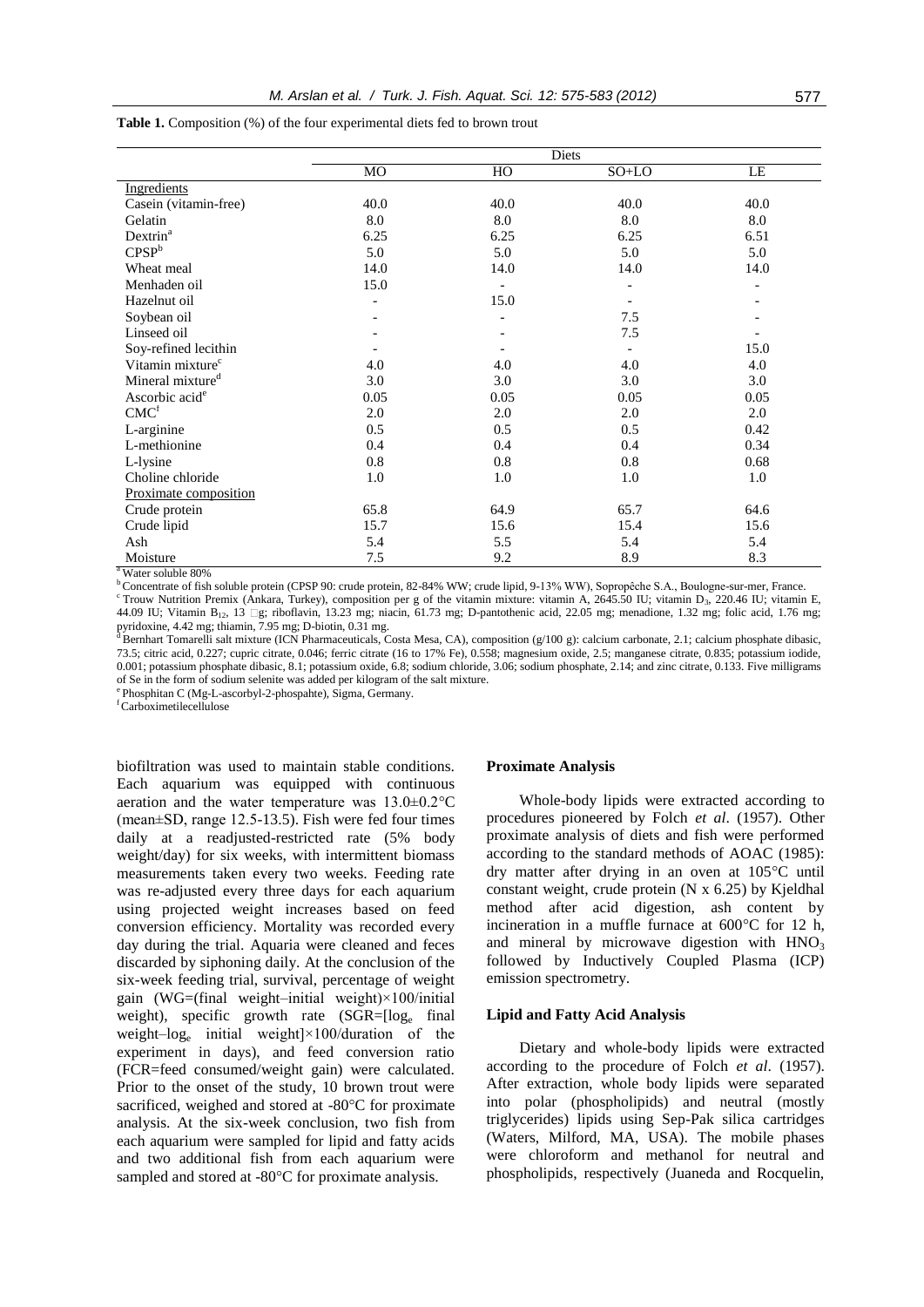| Fatty acids                      |      |      | Diets   |          |
|----------------------------------|------|------|---------|----------|
|                                  | MO   | HO   | $LO+SO$ | $\rm LE$ |
| 14:0                             | 7.3  | 0.2  | 0.4     | $0.8\,$  |
| 16:0                             | 19.7 | 5.6  | 8.4     | 18.7     |
| 16:1 $(n-7 \text{ and } n-9)$    | 13.6 | 0.3  | 0.3     | 0.5      |
| 18:0                             | 3.9  | 2.5  | 4.3     | 3.9      |
| $18:1$ (n-7 and n-9)             | 12.7 | 76.4 | 21.7    | 14.2     |
| $18:2n-6$                        | 3.3  | 12.5 | 32.9    | 55.6     |
| $18:3n-6$                        | 0.3  | nd   | 0.2     | nd       |
| $18:3n-3$                        | 1.8  | 1.1  | 29.4    | 5.2      |
| $18:4n-3$                        | 2.3  | nd   | nd      | nd       |
| 20:0                             | 0.3  | 0.1  | 0.3     | nd       |
| $20:1n-9$                        | 1.5  | 0.4  | 0.5     | nd       |
| $20:2n-6$                        | 0.2  | nd   | 0.1     | nd       |
| $20:3n-6$                        | 0.3  | nd   | nd      | nd       |
| $20:4n-6$                        | 1.4  | nd   | 0.1     | 0.4      |
| $20:4n-3$                        | 1.4  | nd   | nd      | nd       |
| $20:5n-3$                        | 12.3 | 0.3  | 0.6     | 0.3      |
| 22:0                             | 0.4  | 0.2  | 0.2     | nd       |
| $22:5n-3$                        | 3.2  | nd   | 0.1     | nd       |
| $22:6n-3$                        | 14.1 | 0.4  | 0.5     | $0.4\,$  |
| $\sum$ Saturated                 | 31.6 | 8.6  | 13.6    | 23.4     |
| <b>Monounsaturated</b>           | 27.8 | 77.1 | 22.5    | 14.7     |
| $\Sigma$ Polyunsaturated         | 40.6 | 14.3 | 63.9    | 61.9     |
| $\Sigma$ n-3                     | 35.1 | 1.8  | 30.6    | 5.9      |
| $\Sigma$ n-6                     | 5.5  | 12.5 | 33.3    | 56.0     |
| $n - 3/n - 6$                    | 6.4  | 0.1  | 0.9     | 0.1      |
| الأراد والمستحقق المتابين والأرب |      |      |         |          |

**Table 2.** Fatty acid composition (% of total fatty acids) of experimental diets

1985). Fatty acid methyl esters (FAME) were prepared according to protocols established by Metcalfe and Schmitz (1961) and analyzed as described earlier in the text (Czesny and Dabrowski, 1998). The FAMEs obtained were determined by gas chromatography (Agilent 6890 N), equipped with a flame ionization oven and fitted with a DB 23 capillary column (60 m,  $0.25$  mm i.d. and  $0.25 \mu m$ ) ejector. The detector temperature program was set at 190°C for 35 minutes, and then increased at a rate of 30°C/minute up to 220°C, where the temperature was maintained for five minutes. Carrier gas was hydrogen (2ml/min and split ratio was 30:1). The individual fatty acids were identified by comparing their retention times to that of a standard mix of fatty acids (Supelco 37 component FAME mix), and quantification of the individual fatty acids was made against a C19:0 internal standard from Sigma (USA). Fatty acids were expressed as percent of total identified FAME.

### **Statistical Analysis**

Results were expressed as mean±SD (*n*=3). Each experimental unit (aquarium) was considered a replicate. For the fatty acids, two fish per aquarium were analyzed, and the average values were used for each experimental unit. Data were subjected to analysis of variance (ANOVA) and subsequent comparison of Means by Duncan's multiple range test. Percentage data were arcsin transformed prior to

statistical analysis. Differences were considered statistically significant at P<0.05.

### **Results**

# **Proximate and Fatty Acid Composition of the Experimental Diets**

Proximate compositions of the experimental diets are presented in Table 1. Fatty acid composition of the diets reflected the fatty acid content of the dietary lipid sources (Table 2). The MO diet contained high levels of EPA and DHA. The HO diet was characterized by high amounts of OA with low levels of all other fatty acids. The LO+SO diet had approximately the same amount of LA and LNA, which were the main fatty acids in this diet. The LE diet was rich in LA.

#### **Growth Performance**

Dietary treatments significantly influenced growth performance of juvenile brown trout (P<0.05). Fish fed LO+SO diet exhibited the highest growth performance, while HO fed fish demonstrated the poorest growth. Fish that were fed MO and LE diets demonstrated similar growth rates (Table 3). Fish fed the LO+SO diet had significantly higher feed conversion ratio (FCR) than those fed MO and HO diets (P<0.05). Survival was not influenced by the dietary treatments and maintained a consistency of  $86.0 \pm 11.5\%$ .

nd: not determined.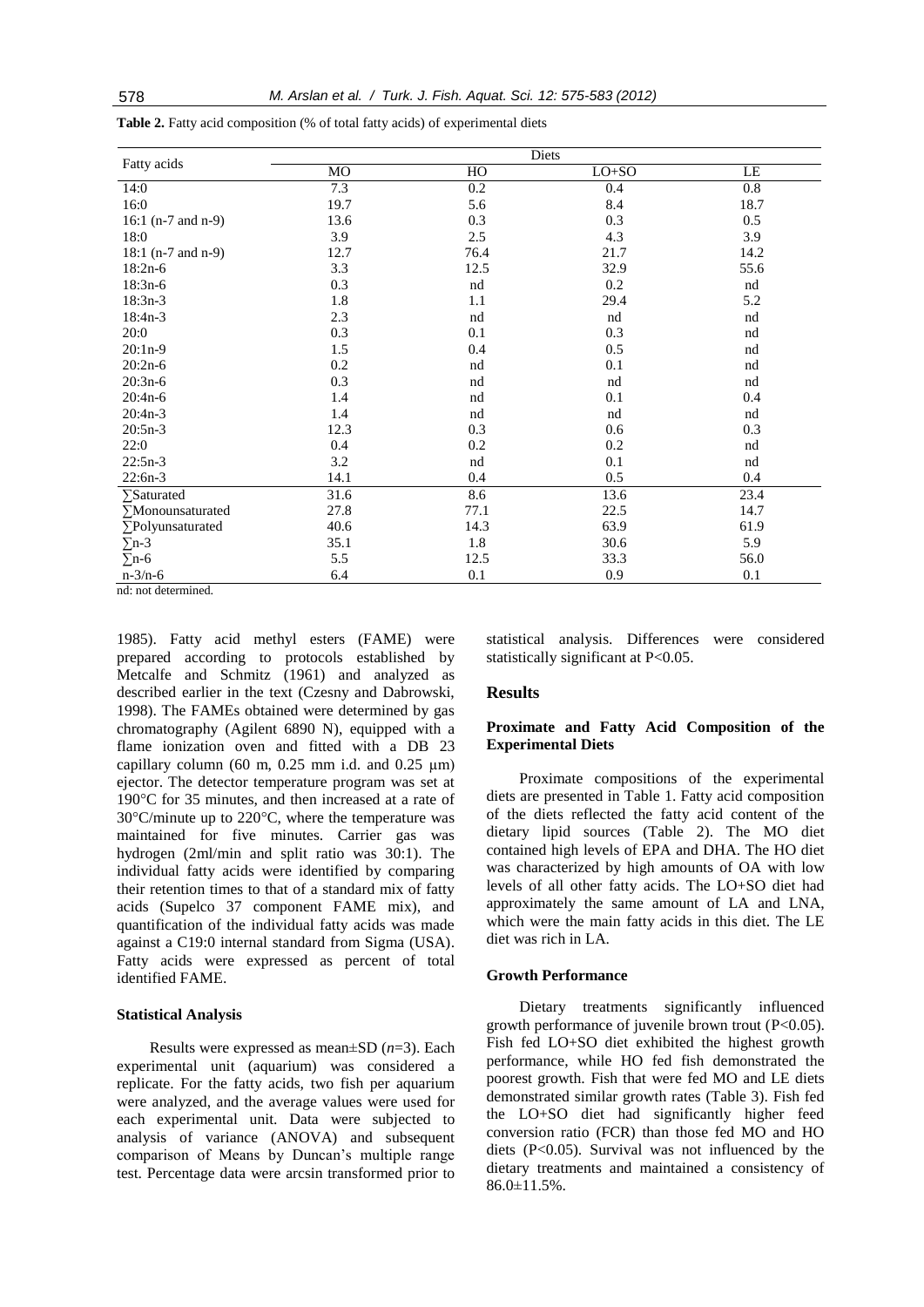#### **Proximate Composition of Fish**

The proximate composition of brown trout showed no significant changes regardless of the dietary treatment and different lipid sources. The only exception was for ash content, which was shown to be highest in fish fed the LE diet and lowest in fish fed the HO diet  $(P<0.05)$  (Table 4).

#### **Fatty Acid Composition of Fish**

Fatty acid composition of the neutral and phospholipids fractions of whole body lipids reflected the fatty acid composition of the diets (Table 5 and 6).

With respect to neutral lipids, all the individual fatty acids were significantly influenced by the dietary treatments (P<0.05) except 22:0. The concentration of saturated fatty acids (SFA) was significantly higher in fish receiving the MO diet than in those receiving any of the other three diets. Fish fed the HO diet had the lowest SFA content. Monounsaturated fatty acid level was between 2 and 2.5 times higher in fish fed the HO diet which was composed mostly of OA. Polyunsaturated fatty acids were higher in fish fed the LO+SO and LE diets than those fed the others. The main contributors of PUFAs were n-6 fatty acids (especially LA) in the LE diet fed fish, whereas n-3 and n-6 contributions were close in fish fed the LO+SO diet (Table 5). OA was the most abundant fatty acid in fish fed the MO and the HO diets, while LA was the predominant fatty acid of the fish fed the LO+SO and the LE diets. The amount of LNA in fish fed the LO+SO diet was significantly greater (between fivefold and thirtyfold) than those on the other experimental diets. Fish fed the MO diet demonstrated significantly higher levels of EPA and DHA than those in all the other groups.

With respect to phospholipids, dietary lipid sources significantly influenced the fatty acid composition of fish  $(P<0.05)$ . DHA was the most abundant fatty acids in all experimental groups except for those fed the HO diet, where OA was the predominant fatty acid. The amount of saturated fatty acids was lowest and the level of monounsaturated fatty acids was highest in fish fed the HO diet. The main contributor of saturated fatty acids was palmitic acid (16:0) in all cases, regardless of dietary treatments, with higher amounts reflected in fish fed the MO and LE diets. The contents of polyunsaturated fatty acids were similar in fish fed the MO, the LO+SO and the LE diets, with the values significantly higher than those on the HO diet. The ratio of n-3 fatty acids to n-6 fatty acids was highest in fish fed the MO diet and lowest in those fed the HO and the LE diets. Fish fed the LE diet had significantly higher amounts of ARA than those of the other experimental groups. Fish on the MO diet had the highest DHA level among all treatments. In comparison to the other groups, the HO fed fish had significantly higher amount of OA and the fish on the LE diets showed significantly higher levels of LA.

# **Discussion**

In the present study, brown trout demonstrated better growth performance when compared to observations previously reported for this species (Arzel *et al*., 1994; Pirhonen and Forsman, 1998; Johnsson *et al*., 2000; Regost *et al*., 2001; Turchini *et al*., 2003). However, smaller fish in size were used in the present study. It was evident that dietary lipids from plant resources, with the exception of hazelnut

**Table 3.** Growth performance and survival of brown trout juveniles fed diets with different dietary lipid resources for 6 weeks. Means with different superscript letters in a row are significantly different (P<0.05)

|                                    | Experimental diets |                              |                          |                    |
|------------------------------------|--------------------|------------------------------|--------------------------|--------------------|
| Growth parameters                  | <b>MO</b>          | HO                           | $LO+SO$                  | LE                 |
| Final weight $\pm$ g)              | $3.1\pm0.1^{b}$    | $2.8 \pm 0.1$ °              | $3.5 \pm 0.0^a$          | $3.1\pm0.1^{b}$    |
| Weight gain $\pm\%$ <sup>1</sup>   | $285.9 \pm 7.2^b$  | $255.8 \pm 9.2$ <sup>c</sup> | $317.2\pm4.1^{\text{a}}$ | $284.7\pm7.4^b$    |
| $SGR \pm \frac{1}{2}$ <sup>2</sup> | $2.3\pm0.1^{b}$    | $2.1 \pm 0.1$ °              | $2.6 \pm 0.0^a$          | $2.3 \pm 0.1^b$    |
| FCR <sup>3</sup>                   | $1.2\pm0.1^{b}$    | $1.2\pm0.1^{b}$              | $1.3 \pm 0.1^a$          | $1.3 \pm 0.1^{ab}$ |
| Survival $\pm\%$ )                 | $82.7 \pm 12.9$    | $90.7\pm 6.1$                | $76.6 \pm 13.9$          | $94.7 \pm 4.6$     |

<sup>1</sup>Weight gain = [ $\pm$ final weight – initial weight) x 100] / initial weight

with different superscript letters in a row are significantly different (P<0.05)

Specific growth rate  $\pm SGR$ ) = [ $\pm \log_e$  final weight – log<sub>e</sub> initial weight) x 100] / duration of the experiment in days <sup>3</sup>Feed conversion ratio  $\pm$  FCR) = feed consumed / weight gain

**Table 4.** Proximate composition of brown trout juveniles fed diets with different dietary lipid resources for 6 weeks. Means

|                       |                    | Experimental diets    |                    |                          |
|-----------------------|--------------------|-----------------------|--------------------|--------------------------|
| Proximate composition | MО                 | HО                    | $LO+SO$            | LE                       |
| Moisture              | $67.6 \pm 0.5$     | $67.6 \pm 0.3$        | $67.8 \pm 0.4$     | $68.5 \pm 0.1$           |
| Crude protein         | $23.6 \pm 1.3$     | $24.8 \pm 0.1$        | $24.8 \pm 0.5$     | $24.5 \pm 2.4$           |
| Crude lipid           | $5.7 \pm 1.5$      | $5.1 \pm 0.1$         | $4.8 \pm 1.0$      | $3.9 \pm 0.4$            |
| Ash                   | $2.1 \pm 0.1^{ab}$ | $1.9 \pm 0.1^{\rm b}$ | $2.1 \pm 0.1^{ab}$ | $2.4 \pm 0.3^{\text{a}}$ |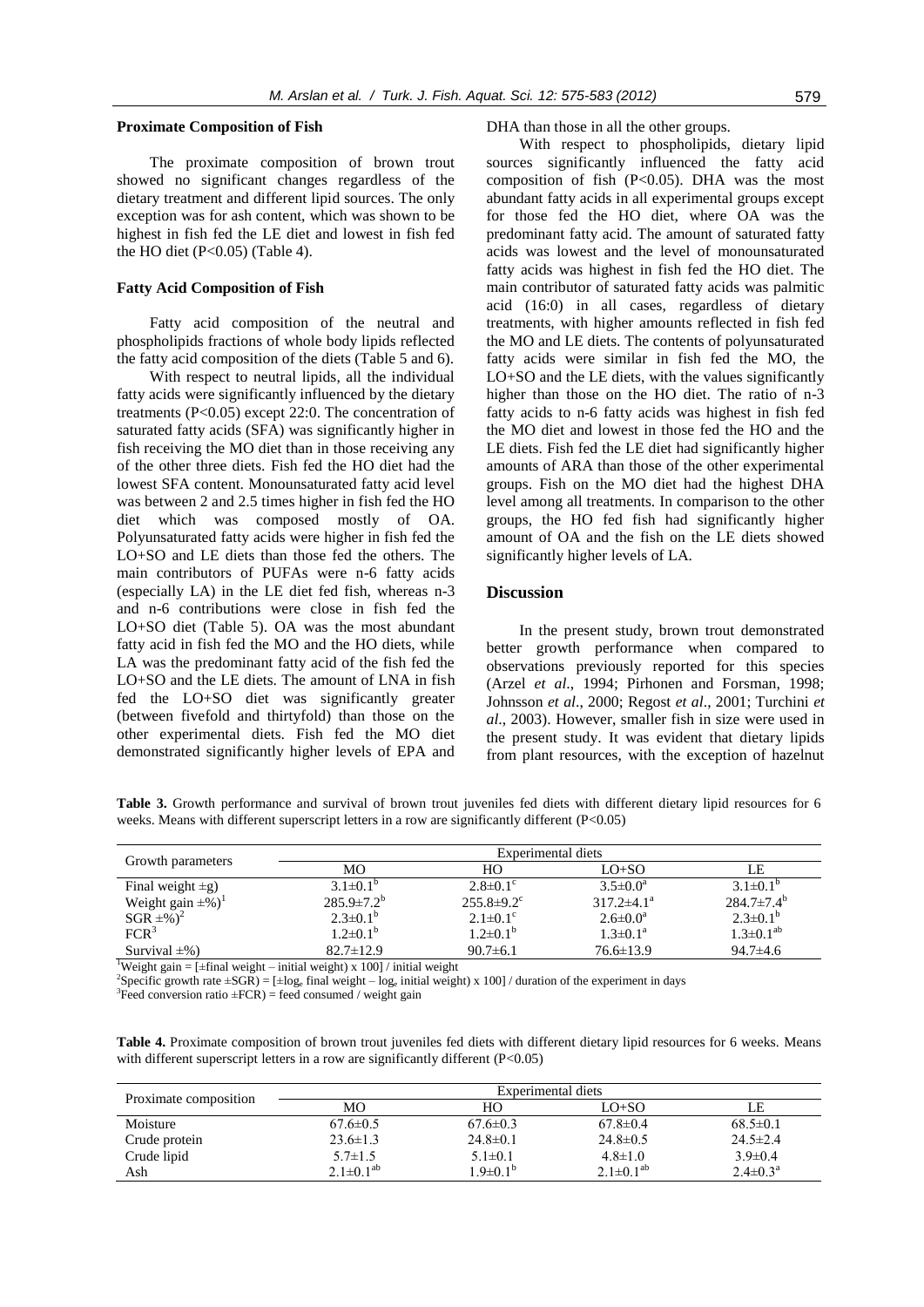**Table 5.** Fatty acid composition (% of total fatty acids) of neutral lipids of whole-body brown trout juveniles fed diets with different dietary lipid resources for 6 weeks. Means with different superscript letters in a row are significantly different  $(P<0.05)$ 

|                          | Diets                         |                               |                               |                               |  |
|--------------------------|-------------------------------|-------------------------------|-------------------------------|-------------------------------|--|
| Fatty acids              | MO                            | HO                            | $LO+SO$                       | LE                            |  |
| 14:0                     | $6.61 \pm 0.38$ <sup>a</sup>  | $1.03 \pm 0.11^b$             | $1.13 \pm 0.36$ <sup>b</sup>  | $1.45 \pm 0.26^b$             |  |
| 16:0                     | $17.44 \pm 1.10^a$            | $7.60 \pm 0.27$ <sup>c</sup>  | $9.91 \pm 1.00^b$             | $16.99 \pm 0.56^{\text{a}}$   |  |
| 16:1 (n-7 and n-9)       | $11.06 \pm 1.11^a$            | $1.59 \pm 0.27$ <sup>b</sup>  | $1.61 \pm 0.60^b$             | $1.98 \pm 0.34^b$             |  |
| 18:0                     | $2.93 \pm 2.22$ <sup>b</sup>  | $2.72 \pm 0.02^b$             | $4.43 \pm 0.12a^b$            | $5.47 \pm 0.13^a$             |  |
| 18:1 (n-7 and n-9)       | $21.36 \pm 2.09$ <sup>c</sup> | $69.74 \pm 1.32$ <sup>a</sup> | $25.49 \pm 1.43^b$            | $20.10\pm0.63^c$              |  |
| $18:2n-6$                | $4.61 \pm 1.12$ <sup>d</sup>  | $8.33 \pm 0.69$ <sup>c</sup>  | $26.74 \pm 2.65^b$            | $33.69 \pm 1.72^{\text{a}}$   |  |
| $18:3n-6$                | $0.28 \pm 0.01$ <sup>c</sup>  | $0.71 \pm 0.14^b$             | $0.79 \pm 0.08^b$             | $2.01 \pm 0.18$ <sup>a</sup>  |  |
| $18:3n-3$                | $1.42 \pm 0.21$ <sup>bc</sup> | $0.50 \pm 0.09$ <sup>c</sup>  | $15.91 \pm 2.11^a$            | $3.18 \pm 1.51^b$             |  |
| $18:4n-3$                | $1.70 \pm 0.07^b$             | $0.16 \pm 0.01$ <sup>d</sup>  | $2.58 \pm 0.22$ <sup>a</sup>  | $0.90 \pm 0.15$ <sup>c</sup>  |  |
| 20:0                     | $0.42 \pm 0.03^{\text{a}}$    | $0.14 \pm 0.00^b$             | $0.13 \pm 0.09^b$             | $0.14 \pm 0.07^b$             |  |
| $20:1n-9$                | $2.25 \pm 0.36^b$             | $3.36 \pm 0.76$ <sup>a</sup>  | $1.39 \pm 0.19^b$             | $1.54 \pm 0.28$ <sup>b</sup>  |  |
| $20:2n-6$                | $0.42 \pm 0.11$ <sup>d</sup>  | $0.60 \pm 0.05$ <sup>c</sup>  | $1.21 \pm 0.03^b$             | $2.23 \pm 0.13^a$             |  |
| $20:3n-6$                | $0.46 \pm 0.07$ <sup>c</sup>  | $0.69 \pm 0.07$ <sup>bc</sup> | $0.93 \pm 0.01^{ab}$          | $2.52 \pm 0.26^a$             |  |
| $20:4n-6$                | $1.16 \pm 0.08^{\text{a}}$    | $0.39 \pm 0.03^b$             | $0.33 \pm 0.11^b$             | $1.21 \pm 0.22^a$             |  |
| $20:4n-3$                | $1.54 \pm 0.18$ <sup>a</sup>  | $0.03 \pm 0.05$ <sup>d</sup>  | $1.08 \pm 0.16^b$             | $0.36 \pm 0.05$ <sup>c</sup>  |  |
| $20:5n-3$                | $7.50 \pm 0.12^a$             | $0.54 \pm 0.07$ <sup>c</sup>  | $1.47 \pm 0.44^b$             | $1.44 \pm 0.49^b$             |  |
| 22:0                     | $0.61 \pm 0.20$               | $0.34 \pm 0.07$               | $0.50 \pm 0.04$               | $0.59 \pm 0.20$               |  |
| $22:5n-3$                | $4.00 \pm 0.40^a$             | $0.35 \pm 0.14^b$             | $0.81 \pm 0.17^b$             | $0.96 \pm 0.51^b$             |  |
| $22:6n-3$                | $14.23 \pm 1.26^a$            | $1.17 \pm 0.28$ <sup>c</sup>  | $3.55 \pm 0.50^b$             | $3.26 \pm 0.86^b$             |  |
| $\sum$ Saturated         | $28.00 \pm 1.07$ <sup>a</sup> | $11.83 \pm 0.37$ <sup>d</sup> | $16.10 \pm 1.42$ <sup>c</sup> | $24.65 \pm 0.65^b$            |  |
| $\sum$ Monounsaturated   | $34.67 \pm 2.78$ <sup>b</sup> | $74.69 \pm 0.81$ <sup>a</sup> | $28.49 \pm 2.11$ <sup>c</sup> | $23.61 \pm 0.51$ <sup>d</sup> |  |
| $\Sigma$ Polyunsaturated | $37.34 \pm 3.01^b$            | $13.47 \pm 0.99$ <sup>c</sup> | $55.41 \pm 3.51$ <sup>a</sup> | $51.74 \pm 0.59$ <sup>a</sup> |  |
| $\Sigma$ n-3             | $30.39 \pm 1.99^{\mathrm{a}}$ | $2.75 \pm 0.40$ <sup>d</sup>  | $25.40 \pm 1.13^b$            | $10.10 \pm 1.12$ <sup>c</sup> |  |
| $\Sigma$ n-6             | $6.94 \pm 1.34$ <sup>d</sup>  | $10.72 \pm 0.62$ <sup>c</sup> | $30.01 \pm 2.45^{\rm b}$      | $41.65 \pm 1.44$ <sup>a</sup> |  |
| $n-3/n-6$                | $4.46 \pm 0.67$ <sup>a</sup>  | $0.26 \pm 0.02^b$             | $0.85 \pm 0.04^b$             | $0.24 \pm 0.04^b$             |  |

**Table 6.** Fatty acid composition (% of total fatty acids) of phospholipids of whole-body brown trout juveniles fed diets with different dietary lipid resources for 6 weeks. Means with different superscript letters in a row are significantly different  $(P<0.05)$ 

|                               |                               |                               | Diets                          |                               |
|-------------------------------|-------------------------------|-------------------------------|--------------------------------|-------------------------------|
| Fatty acids                   | MO                            | HO                            | $LO+SO$                        | LE                            |
| 14:0                          | $1.92 \pm 0.14$ <sup>a</sup>  | $0.79 \pm 0.04^b$             | $0.57 \pm 0.10^c$              | $0.48 \pm 0.00$ <sup>c</sup>  |
| 16:0                          | $19.72 \pm 0.59$ <sup>a</sup> | $17.28 \pm 1.74^b$            | $17.18 \pm 0.16^b$             | $19.76 \pm 0.24$ <sup>a</sup> |
| 16:1 $(n-7 \text{ and } n-9)$ | $2.78 \pm 0.31$ <sup>a</sup>  | $1.02 \pm 0.07^b$             | $0.67 \pm 0.08^b$              | $0.75 \pm 0.07^b$             |
| 18:0                          | $6.10 \pm 0.22$ <sup>ab</sup> | $5.69 \pm 0.54^b$             | $6.76 \pm 0.28$ <sup>a</sup>   | $6.66 \pm 0.28$ <sup>a</sup>  |
| $18:1$ (n-7 and n-9)          | $12.08 \pm 0.54^b$            | $37.04 \pm 2.35^{\text{a}}$   | $13.43 \pm 0.63^b$             | $11.38 \pm 1.79^b$            |
| $18:2n-6$                     | $1.29 \pm 0.06^{\mathrm{d}}$  | $6.79 \pm 1.0^c$              | $9.75 \pm 1.00^b$              | $15.74 \pm 0.37$ <sup>a</sup> |
| $18:3n-6$                     | nd                            | $0.58 \pm 0.08^b$             | $0.35 \pm 0.05$ <sup>c</sup>   | $0.85 \pm 0.01^a$             |
| $18:3n-3$                     | $0.55 \pm 0.07$ <sup>c</sup>  | $0.43 \pm 0.18$ <sup>c</sup>  | $6.93 \pm 1.01^a$              | $2.06 \pm 1.11^b$             |
| $18:4n-3$                     | $0.34 \pm 0.07$ <sup>bc</sup> | $0.11 \pm 0.09$ <sup>c</sup>  | $1.26 \pm 0.16^a$              | $0.45 \pm 0.16^b$             |
| 20:0                          | $0.14 \pm 0.12$               | $0.16 \pm 0.11$               | $0.09 \pm 0.08$                | $0.12 \pm 0.01$               |
| $20:1n-9$                     | $0.53 \pm 0.07^b$             | $1.77 \pm 0.34$ <sup>a</sup>  | $0.44 \pm 0.08^b$              | $0.48 \pm 0.06^b$             |
| $20:2n-6$                     | $0.28 \pm 0.10^c$             | $1.48 \pm 0.11^a$             | $1.15 \pm 0.09^b$              | $1.65 \pm 0.11^a$             |
| $20:3n-6$                     | $0.36 \pm 0.02$ <sup>d</sup>  | $3.89 \pm 0.22^b$             | $2.18 \pm 0.08$ <sup>c</sup>   | $5.18 \pm 1.26^a$             |
| $20:4n-6$                     | $2.50 \pm 0.09$ <sup>c</sup>  | $4.87 \pm 0.51^{\rm b}$       | $2.43 \pm 0.64$ <sup>c</sup>   | $5.79 \pm 0.11^a$             |
| $20:4n-3$                     | $0.78 \pm 0.07^b$             | $0.25 \pm 0.13$ <sup>c</sup>  | $1.46 \pm 0.37$ <sup>a</sup>   | $0.53 \pm 0.02$ <sup>bc</sup> |
| $20:5n-3$                     | $7.84 \pm 0.41$ <sup>a</sup>  | $3.21 \pm 0.29$ <sup>c</sup>  | $4.63 \pm 0.55^{\rm b}$        | $3.06 \pm 0.10^{\circ}$       |
| 22:0                          | nd                            | $0.08 \pm 0.07$               | nd                             | nd                            |
| $22:5n-3$                     | $2.96 \pm 0.20^a$             | $0.96 \pm 0.52^b$             | $1.79 \pm 0.31^b$              | $1.53 \pm 0.20^b$             |
| $22:6n-3$                     | $39.82 \pm 1.31$ <sup>a</sup> | $13.61 \pm 5.02$ <sup>c</sup> | $28.94 \pm 0.64^b$             | $23.54 \pm 1.48$ <sup>b</sup> |
| $\sum$ Saturated              | $27.88 \pm 0.59^{\text{a}}$   | $24.00 \pm 2.26$ °            | $24.60 \pm 0.11$ <sup>bc</sup> | $27.02 \pm 0.03^{ab}$         |
| $\sum$ Monounsaturated        | $15.38 \pm 0.84^b$            | $39.83 \pm 2.47$ <sup>a</sup> | $14.54 \pm 0.73^b$             | $12.61 \pm 1.92^b$            |
| $\sum$ Polyunsaturated        | $56.73 \pm 0.90^a$            | $36.17 \pm 4.67^b$            | $60.86 \pm 0.65^{\text{a}}$    | $60.37 \pm 1.95^{\text{a}}$   |
| $\Sigma$ n-3                  | $52.30 \pm 0.83$ <sup>a</sup> | $18.57 \pm 5.49$ <sup>d</sup> | $45.00 \pm 1.13^b$             | $31.17 \pm 0.09$ <sup>c</sup> |
| $\sum n-6$                    | $4.44 \pm 0.21$ <sup>c</sup>  | $17.61 \pm 0.84^b$            | $15.86 \pm 0.62^b$             | $29.20 \pm 1.86^a$            |
| $n-3/n-6$                     | $11.80 \pm 0.55^{\text{a}}$   | $1.07 \pm 0.36$ <sup>c</sup>  | $2.84 \pm 0.18^b$              | $1.07 \pm 0.06$ <sup>c</sup>  |

nd: not determined.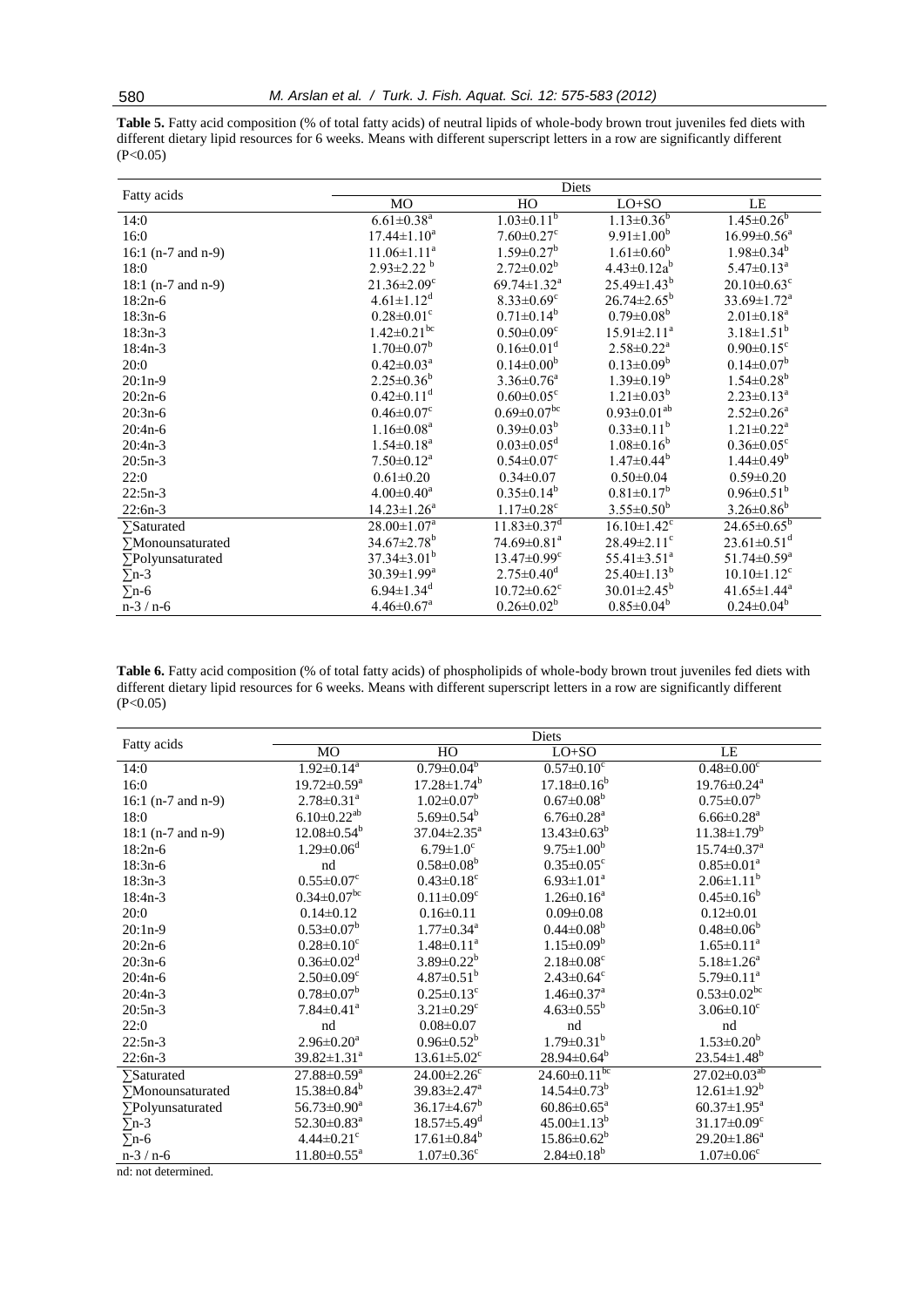oil, did not cause any adverse effect on growth or lipid accumulation in brown trout. On the contrary, the greatest growth performance in this study was achieved by fish that were fed the LO+SO diet, in which the dietary lipid source was a blend of linseed and soybean oils. Fish fed the MO and the LE diets demonstrated similar growth performance. A total substitution of fish oil with a blend of rapeseed oil and linseed oil (1:1), providing approximately equal amount of LA and LNA, resulted in significantly higher growth in Atlantic salmon after a full life cycle trial (Tocher *et al*., 2003). This research supports the results achieved in this study. Additional previous studies have also reported greater growth in the cases where dietary vegetable oils were used in place of fish oil in some fish species such as South American catfish (Arslan *et al*. 2008), rainbow trout *Oncorhynchus mykiss* (Rinchard *et al*. 2007), African catfish (Hoffman and Prinsloo, 1995; Ng *et al*. 2003), and hybrid tilapia (Huang *et al*., 1998; Ng *et al*., 2001). In freshwater fish species, LA and LNA will fulfill the essential fatty acid requirements because freshwater fish have the ability to convert these fatty acids to longer chain n-3 and n-6 PUFA (Sargent *et al*., 1995). Therefore, vegetable oils rich in LA and LNA are particularly important lipid sources for freshwater fish.

Phospholipids are known to increase lipid utilization and their incorporation into enterocytes (Hadas *et al*., 2003). Several studies have reported that dietary soybean lecithin, a phospholipids source, had growth promoting effect in sea bass (Cahu *et al*., 2003), rainbow trout (Rinchard *et al*., 2007), carp *Cyprinus carpio* (Geurden *et al*., 1997), and South American catfish (Arslan *et al*., 2008). In rainbow trout, fish fed a diet with lecithin as the primary dietary lipid source had significantly higher growth performance than those fed a diet with fish oil in water temperatures ranging from  $15$  to  $19^{\circ}$ C (Rinchard *et al*., 2007). In the present study, which was conducted at a temperature of  $13^{\circ}$ C, fish fed a diet with fish oil (the MO diet) showed similar growth rates as those fed diets with soybean lecithin (the LE diet). The primary difference between these two studies was the water temperature. *In vitro* studies have shown that the physical state of lipids influence the digestibility of emulsified lipids. It is evident that lipids are digested better in a liquid form than in a solid state (Bonnaire *et al*., 2008). Therefore, lecithin might not have been utilized at the lower temperature as a source of solid phospholipids as efficiently as it was in relatively higher temperatures.

Hazelnut oil is characterized by high levels of OA and low levels of essential fatty acids, LA and LNA. Fish fed the diet with hazelnut oil had the poorest growth performance in this study, indicating a deficiency in essential fatty acids in brown trout. Similar results were observed in rainbow trout fed a diet deficient in essential fatty acids where the lipid source was oleic acid methyl esters (Rinchard *et al*., 2007). However, there were no symptoms of deficiency such as fin erosion and occurrences of bacterial diseases observed during the feeding trial. Nonetheless, these types of deficiency symptoms were observed in rainbow trout that were fed a diet deficient in essential fatty acids after an eight-month feeding trial (Castell *et al*., 1972).

Blends of vegetable oils are considered the best alternative to substitute fish oil in aquafeeds, because no single raw lipid material is able to replace fish oil by itself. A combination of fat sources provides a wide variety of fatty acid profiles and averts the negative impact of diets with amounts that are too high or too low ratio of n-3/n-6 (Wassef *et al*., 2009). In the present study, the SO+LO diet, with a vegetable oil blend characterized by high amounts of LA and LNA which are the essential fatty acids for freshwater fish (Sargent *el al*., 1995), provided the best growth performance in brown trout. In nature, the diets of brown trout consist primarily of two benthic invertebrates: Gammaridae and Tricoptera (Kara and Alp, 2005). The most abundant fatty acids in these aquatic invertebrates are 16:0, 16:1 and OA. Unlike fish oil, DHA level is very low in these organisms. However, EPA profiles of those are similar with fish oil (Sushchik *et al*., 2003).

Studies show that replacing fish oil with vegetable oils consistently results in major changes in fatty acid profile of fish (Turchini *et al*., 2003). Considering n-3 LC-PUFAs such as EPA and DHA are extremely beneficial to human health (Ruxton, *et al*., 2005; Sinclair *et al*., 2007), the final quality and presence of these oils in farmed fish is important. These fatty acids as well as ARA, another important essential fatty acid, are normally expected to be abundant in fish. However, there is concern that by partially or totally replacing the fish oil in fish diets with vegetable oil, the amount of healthy fatty acids in the fish meat will be reduced. This concern may have more validity in marine fish because, unlike freshwater fish, they do not have the ability to convert the 18C fatty acids to 20-22C fatty acids. In freshwater fish, when LN and LNA are included as part of the diet, their bioconversion and desaturation ability ensures the availability of LC-PUFAs. In the present study, the dietary fatty acid profile reflected the fatty acid composition of fish. However, there were some increases in the amount of certain fatty acids. Based on the amount of LA and LNA in diet, the levels of 20:4n-3, ARA, EPA, and DHA increased in fish lipids. It was evident that LNA level decreased in fish fed the SO+LO diet. This can be explained due to the bioconversion of LNA to corresponding longerchain fatty acids. The highest levels of ARA, as well as 20:3n-6, was detected in fish fed the LE diet, which was rich in LA. Fish fed the HO diet, which had very low amount of LNA, seemed to maintain the DHA level at a certain point independent of the diet. This demonstrates the paramount role of DHA in cell membrane structure in the selective deposition of this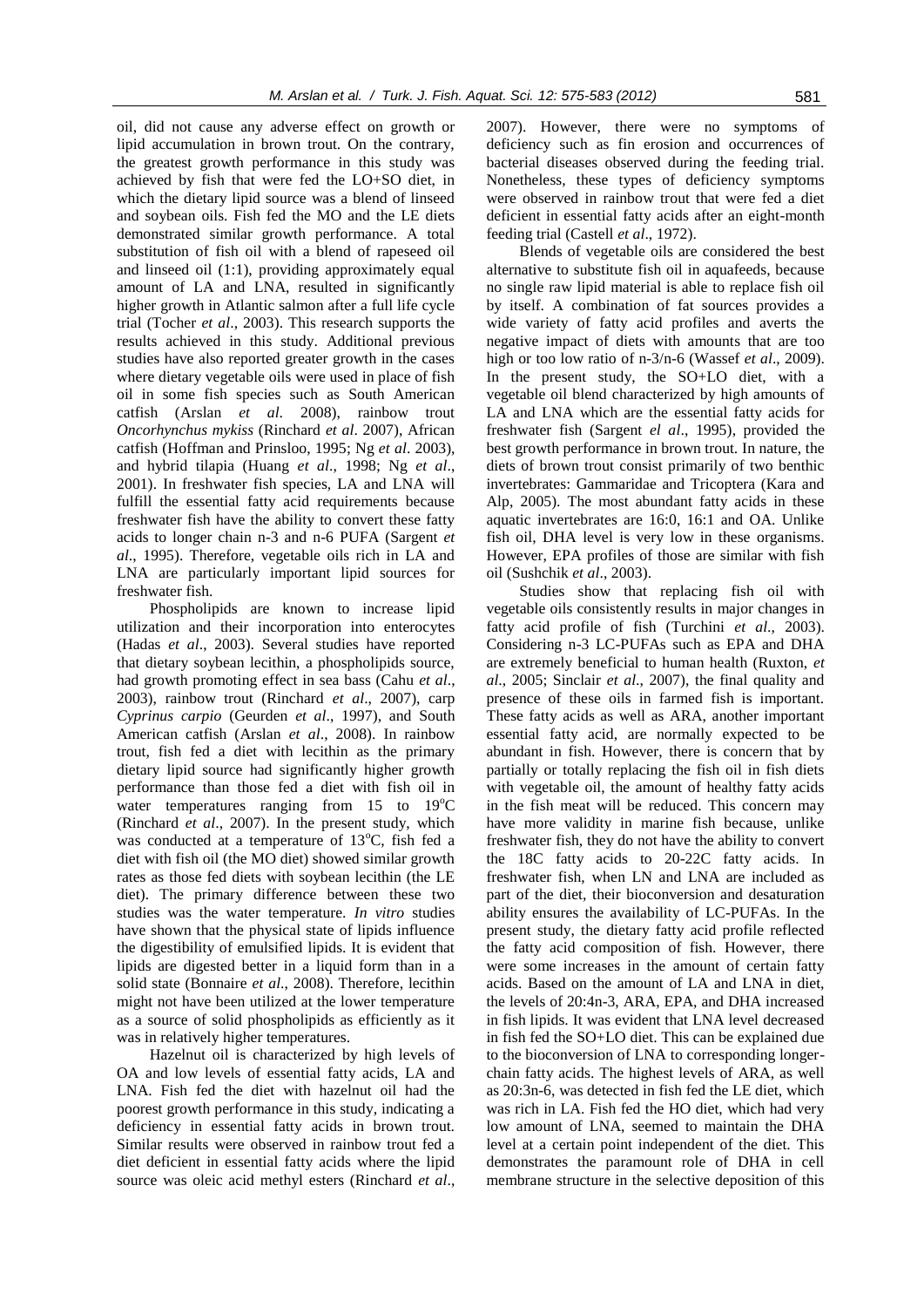fatty acid (Bell *et al*., 2003). Our results are consistent with earlier studies in which diet independent DHA accumulation was observed in Atlantic salmon that were fed diets in which fish oil was substituted by linseed oil at different levels (Menoyo *et al*., 2005). However, fish fed HO diet had higher amounts of ARA and 20:3n-6 than fish fed the SO+LO diet, even though the latter diet had more than twice the level of LA, which is a precursor to these fatty acids. These results may be due to the stimulation of the Δ5 desaturase and elongase enzyme activities in the case of lower essential fatty acid presence. The other reason might be the enzyme competition in favor of bioconversion of n3 fatty acids (Torstensen and Tocher, 2010).

#### **Conclusions**

In the present study, vegetable oils successfully replaced fish oil in the diet of brown trout. The only exception was hazelnut oil, which lacks essential fatty acids required by fish to thrive. Fish fed the HO diet had depleted growth because of the absence of essential fatty acids. However, further studies should be conducted to optimize hazelnut oil amount used in dietary oil blends meeting the essential fatty acid requirements of fish. The LO+SO diet (a blend of linseed oil and soybean oil) provided the best rate of growth. Replacing fish oil with vegetable oil caused major reduction in LC-PUFAs. The increase in the levels of 20:4n-3, 20:3n-6, 20:4n-6, EPA, and DHA in fish fed the LO+SO and the LE diets, which were rich in LA and LNA, demonstrated that brown trout have the ability to convert 18C fatty acids to LC-PUFAs.

# **Acknowledgement**

This study was supported by the Research Foundation of Ataturk University (Project number: BAP-2008/225) and the State Planning Organization of Prime Ministry of Turkish Republic (Project number: DPT 2006/K03). Thanks are due to Suzanne Brownlow and Tim Parker for manuscript revision and suggestions.

#### **References**

Arslan, M., Rinchard, J., Dabrowski, K. and Portella, M.C. 2008. Effects of different dietary lipid sources on the survival, growth and fatty acid composition of South American catfish (*Pseudoplatystoma fasciatum*), surubim, juveniles. Journal of the World Aquaculture Society, 39: 51-61.

doi: 10.1111/j.1749-7345.2007.00133.x

- Arzel, J., Martinez Lopez, F.X., Métailler, R., Stéphan, G., Viau, M., Gandemer, G. and Guillaume, J. 1994. Effect of dietary lipid on growth performance and body composition of brown trout (*Salmo trutta*) reared in sea water. Aquaculture, 123: 361-375. doi: 10.1016/0044-8486(94)90071-X
- AOAC, 1985. Official Methods of the Association of

Analytical Chemists, 14<sup>th</sup> Edt., Washington, DC., 1018 pp.

- Bell, J.G, Tocher, D.R., Henderson, R.J., Dick, J.R. and Crampton, V.O. 2003. Altered fatty acid compositions in Atlantic salmon (*Salmo salar*) fed diet containing linseed and rapeseed oils can be partially restored by subsequent fish oil finishing diet. Journal of Nutrition, 133: 2793-2801.
- Bonnaire, L., Sandra, S., Helgason, T., Decker, E.A., Weiss, J. and McClements, D.J. 2008. Influence of lipid physical state on the in vitro digestibility of emulsified lipids. Journal of Agricultural and Food Chemistry, 56: 3791-3797. doi: 10.1021/jf800159e
- Caballero, M.J., Izquierdo, M.S., Kjorsvik, E., Montero, D., Socorro, J., Fernandez, A.J. and Rosenlund, G. 2003. Morphological aspects of intestinal cells from gilthead seabream (*Sparus aurata*) fed diets containing different lipid sources. Aquaculture, 225: 325–340. doi: 10.1016/S0044-8486(03)
- Cahu, C.L., Zambonino, J.L. and Barbosa, V. 2003. Effect of dietary phospholipids level and phospholipids: neutral lipid value on the development of sea bass (*Dicentrarchus labrax*) larvae fed a compound diet. British Journal of Nutrition, 90: 21–28. doi: 10.1079/BJN2003880
- Castell, J.D., Lee, D.J. and Sinnhuber, R.O. 1972. Essential fatty acids in the diet of rainbow trout: lipid metabolism and fatty acid composition. Journal of Nutrition, 102: 93–99.
- Czesny, S. and Dabrowski, K. 1998. The effect of egg fatty acid concentrations on embryo viability in wild and domesticated walleye (*Stizostedion vitreum*). Aquatic Living Resources, 11: 371-378. doi: 10.1016/S0990-7440(99)80002-3
- FAO (United Nation's Food and Agricultural Organization) 2010. The State of World Fisheries and Aquaculture, FAO, Rome.
- Folch, J., Lees, M. and Stanley, G.H.S. 1957. A simple method for the isolation and purification of total lipids from animal tissues. The Journal of Biological Chemistry, 226: 497-509.
- Geurden, I., Charlon, N., Marion, D. and Bergot, P. 1997. Influence of purified soybean phospholipids on early development of common carp. Aquaculture International, 5: 137–149.
- Hadas, E., Koven, W., Sklan,. D. and Tandler, A. 2003. The effect of dietary phosphatidylcholine on the assimilation and distribution of ingested free oleic acid (18:1n-9) in gilthead seabream (*Sparus aurata*) larvae. Aquaculture, 217: 577-588. doi: 10.1016/S0044-8486(02)00431-3
- Hoffman, L.C. and Prinsloo, J.F. 1995. The influence of different dietary lipids on the growth and body composition of the African sharptooth catfish, *Clarias gariepinus* (Burchell). South African Journal of Science, 91: 315–320.
- Huang, C.H., Huang, M.C. and Hou, P.C. 1998. Effect of dietary lipid on fatty acid composition and lipid peroxidation in sarcoplasmic reticulum of hybrid tilapia, *Oreochromis niloticus* x *O. aureus*. Comparative Biochemistry and Physiology - Part B: Biochemistry and Molecular Biology, 120: 331–336. doi: 10.1016/S0305-0491(98)10022-6
- Johnsson, J.I., Jönsson, E., Pettersson, E., Järvi, T. and Björnsson, B.Th. 2000. Fitness-related effects of growth investment in brown trout under field and